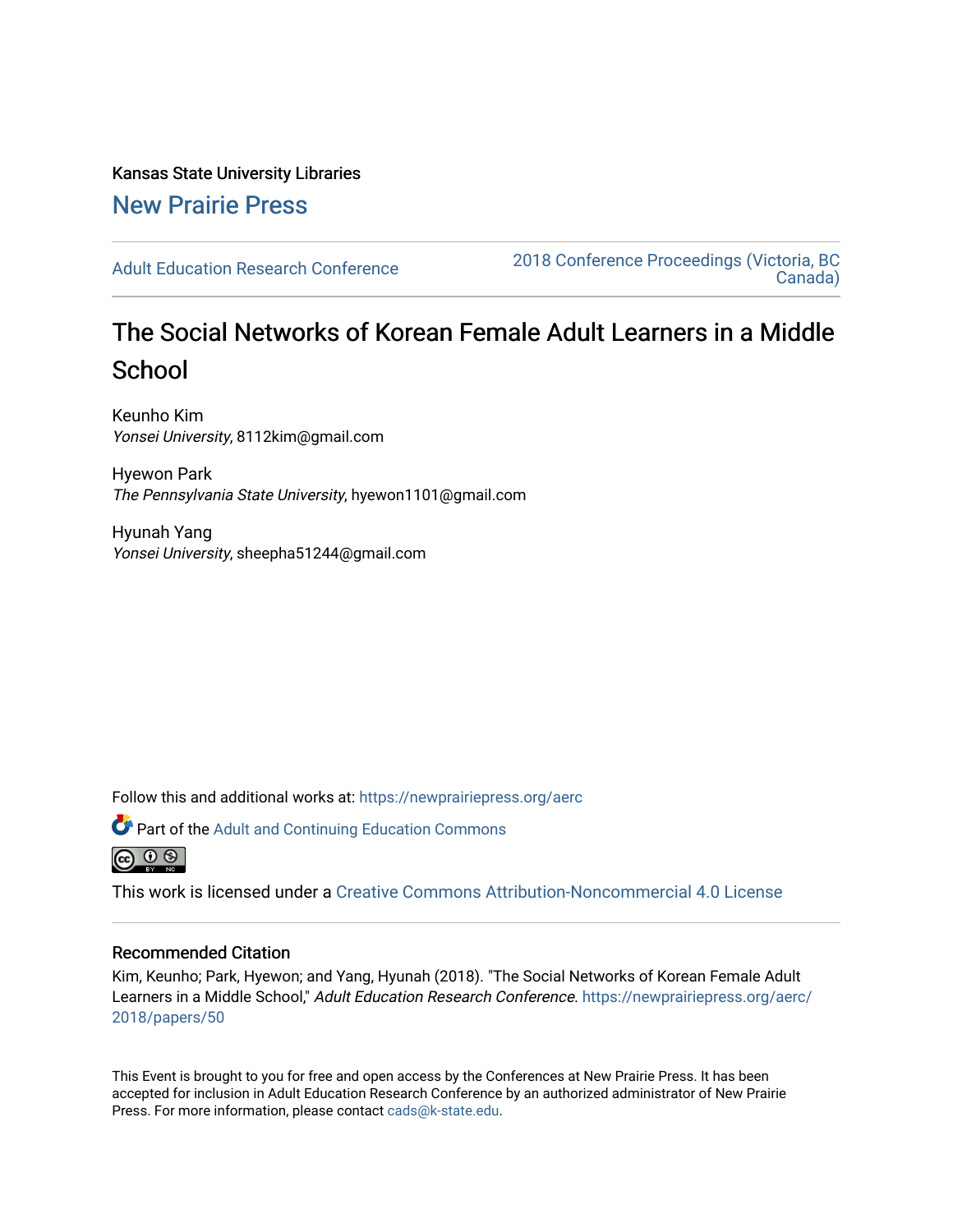# **The Social Networks of Korean Female Adult Learners in a Middle School**

Keunho Kim Yonsei University

Hyewon Park Institution for Education Research, Yonsei University

> Hyunah Yang Yonsei University

**Abstract:** This study investigates the social networks of Korean female adult learners in middle school through social network analysis and examines the development of these networks by interviewing the main actors involved.

**Keywords:** social network, female adult learner, social network analysis

# **Purpose of the Study**

There are women who were unable to attend school in adolescence and who have returned to school as adults in Korea. For them, school is a place where they can heal from the pain of the past, enjoy learning in the present, and plan dreams for the future. In order for school to be such a meaningful place for them, various factors such as their individual motivations for attendance and their family/social support are generally required to be positive. In other words, not only an individual's effort but also a diverse set of relational and social aspects influence the learning and school life of adult learners.

Human beings do not act in a vacuum but rather in the context of specific social relationships that are always evolving. An individual's social relationships form a 'social network,' which critically influences learning retention, satisfaction and achievement. According to Lim and Kim (2016), social networks in learning, such as those related to academic advice or direct support, play a central role in effecting high academic achievement.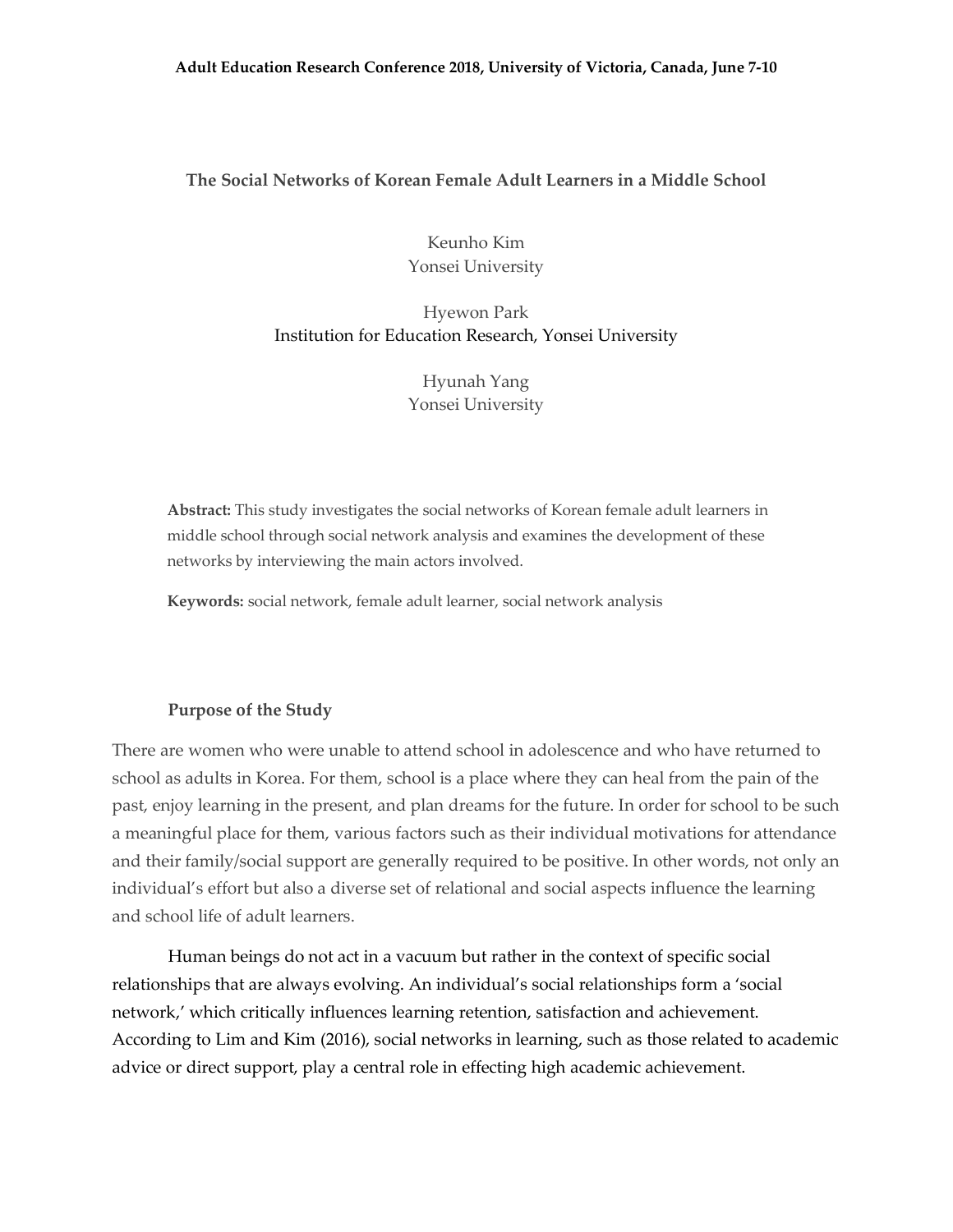Despite the importance of social networks in learning, however, there are few studies that have paid attention to social relationships, especially in the field of adult learning. Many studies are exploring the meaning of learning later in life from a life history perspective (Kim & Choi, 2014; Lee & Ahn, 2007; Lee, 2006), or identifying factors that affect an adult learner's academic achievement (Dupeyrat & Mariné, 2005; Skaalvik & Skaalvic, 2005). But these studies have focused on the narratives and characteristics of individuals, while largely overlooking the relational dynamics formed by adult learners within their learning situations. The critical factor of social networks has been lost. Therefore, this study aims to investigate and visualize the social networks of female adult students in middle school through social network analysis (SNA), and to examine the development of these networks through qualitative data analysis. Specifically, our research questions are: 1) What are the social networks of female adult learners in school? 2) How did they develop their social networks?

## **Female Adult Learners in Korea: Sociocultural and Historical Backgrounds**

As of 2015 in Korea, the rates of people whose highest level of schooling is 'graduated from elementary school' are 0.63% for males and 0.88% for females in their 40s, 5.84% for males and 10.96% for females in their 50s, 17.03% for males and 33.18% for females in their 60s, and 31.20% for males and 42.49% for females in their 70s or older (Statistics Korea, 2015). The proportion of women is relatively higher than that of men due to the patriarchal social structure of Korean culture. Women were traditionally expected to devote themselves to their families for their lifetimes. Daughters were usually forced to sacrifice their educational or career opportunities for those of their brothers. In addition, access to educational opportunity was limited in general due to a labor market structure that was segmented by gender and academic background. Living with a low level of education in Korea - where educational enthusiasm and credentialism are extreme - is a severe stress factor (Baek, 2002). In these circumstances, women who were excluded access to education and who try to return to school later in life face new challenges in the way they feel about themselves (Kim & Choi, 2014).

The schools they return to are classified as "school-type" lifelong educational establishments, for recognition of educational attainment (Lifelong Education Act, 2016); the schools provide secondary education opportunities in elementary, middle, and high school curricula, as well as academic qualifications, for adults who missed opportunities for formal schooling.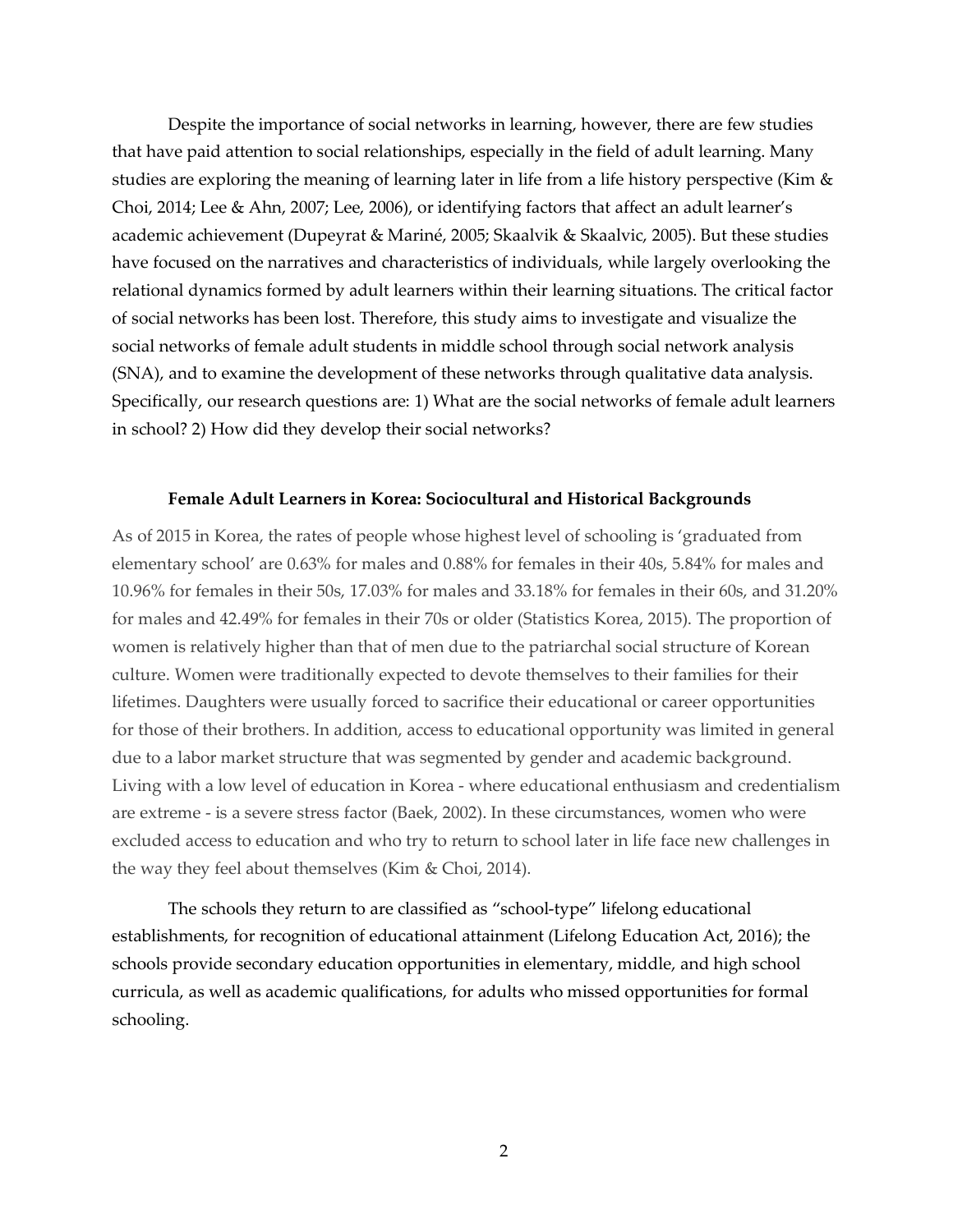## **Theoretical Framework**

All the social relationships of an individual are included in that individual's 'social network'(Ell, 1984). This social network, consisting of formal and informal human relationships, changes with the changing roles of the individual and those around him in daily life, and is fundamentally a dynamic concept. Network theory is concerned with the relationships between the actors in such a network. Therefore, in explaining the performance of individuals or organizations, researchers studying networks consider not only the characteristics of the individuals or organizations, but also the relationships in which the actors or organizations are embedded, which both constrain and provide opportunities (Borgatti & Ofem, 2010). Social network theory can serve as an important complement to certain andragogical modes that overlook social context and over-emphasize individual autonomy and self-direction (Kessel & Poell, 2004). In addition, social networks play a key role in shaping social capital, which is a latent consequence of adult learning, and the networks themselves are also a form of social capital (Han, 1998).

Social network analysis (SNA) is used to describe the characteristics and structures of different types of networks, to explain the characteristics of systems in relation to their units, and to describe the behavior of the units that make up a system (Wasserman & Faust, 1994). One useful, representative index of SNA is centrality. Centrality is a concept of quantifying the degree from center of a certain actor in a network. Three approaches to centrality are 'degree centrality', 'betweenness centrality', and 'closeness centrality' (Freeman, 1979). Degree centrality represents the number of network connections to an actor and is a good indicator of the point of focus of the network. Betweenness centrality measures the extent to which an actor plays the role of a mediator in a group, and measures the degree to which the actor, represented as a vertex, is located "between" the other points in the network. Closeness centrality is expressed as the sum of the distances between one actor and the others, and is an indicator of the actor's centrality relative to the whole network. It is possible to explain the role and position of each actor in the network through these indicators.

#### **Research Design**

This study was conducted by partially mixed methods (Leech & Onwuegbuzie, 2009). The participants were a total of 85 female students attending two different classes(A, B) in the same grade in a middle school. Most participants were in their 60s (63.5%); next were participants in their 50s (21.2%), followed by participants in their 70s (12.9%); with participants in their 30s and 40s being the minority (1.2%). The average age was 62, with the youngest woman 33 years old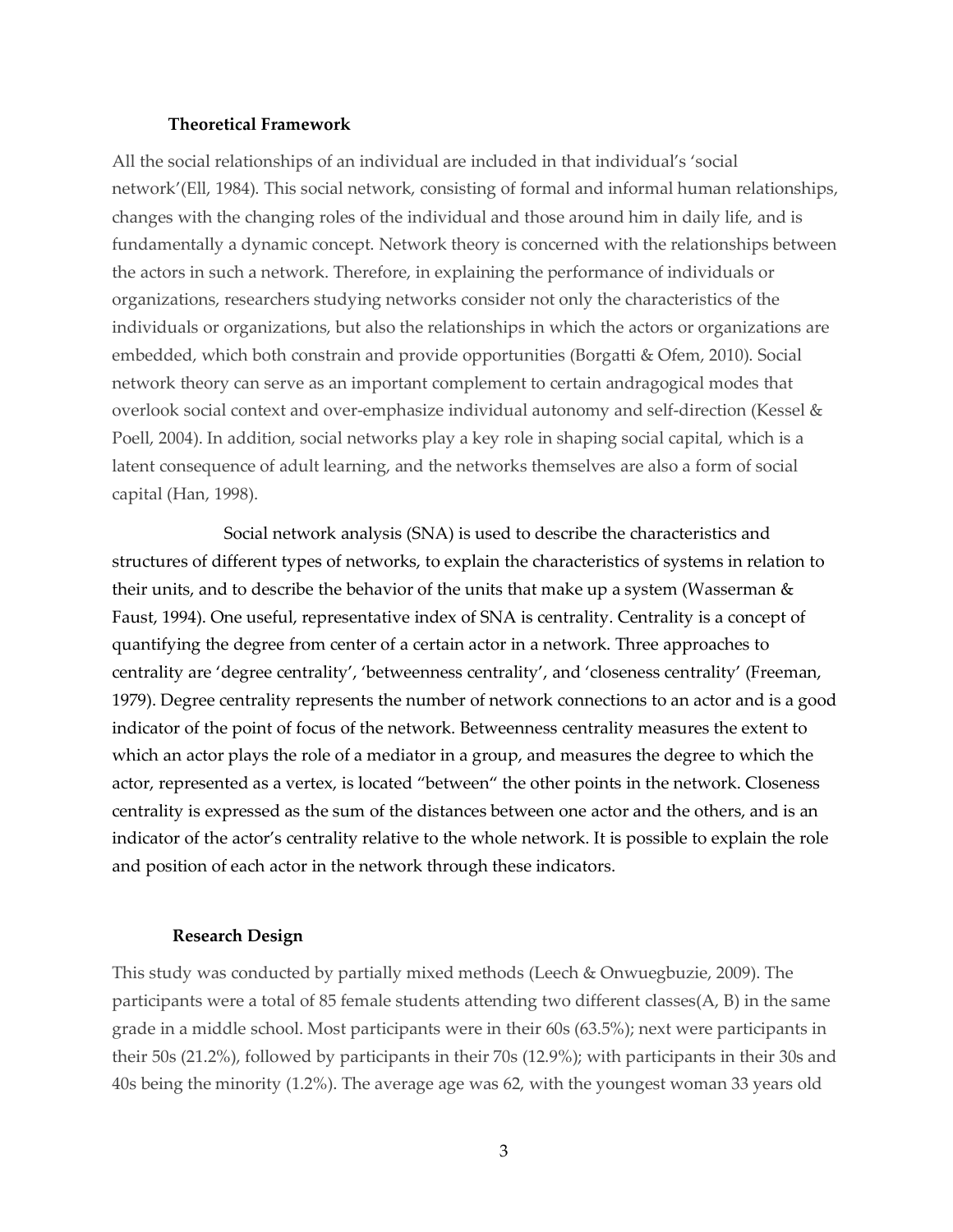and the oldest woman 76 years old. This study had two stages. In the first stage, the social networks in the school were measured through a questionnaire in which each student wrote the names of 7 classmates in general and 7 classmates whom they considered helpful. In the next stage, in order to examine the development of the networks, interviews were conducted with participants from the top 3% of degree centrality, from the top 3% of betweenness centrality, and from the bottom 3% of overlapping degree centrality and betweenness centrality. A total of six interviewees (two in each group) were selected after the initial analysis of the social network, but only three agreed to participate in interviews. The interview data was analyzed by initial, focused and axial coding.

# **Findings**

## **Visualization of the Social Networks in the School**

The sociogram of the social networks of female adult students in the study is shown in Fig 1. In the figure, circles represent students in the 'A class' (the first class) and squares represents students in the 'B class' (the second class). The arrows connecting the circles and the squares represent directional relationships. The one capital letter and two numbers next to each circle or square are randomly assigned identifying numbers.



Figure 1. Sociogram for the Social Networks of Female Learners in the School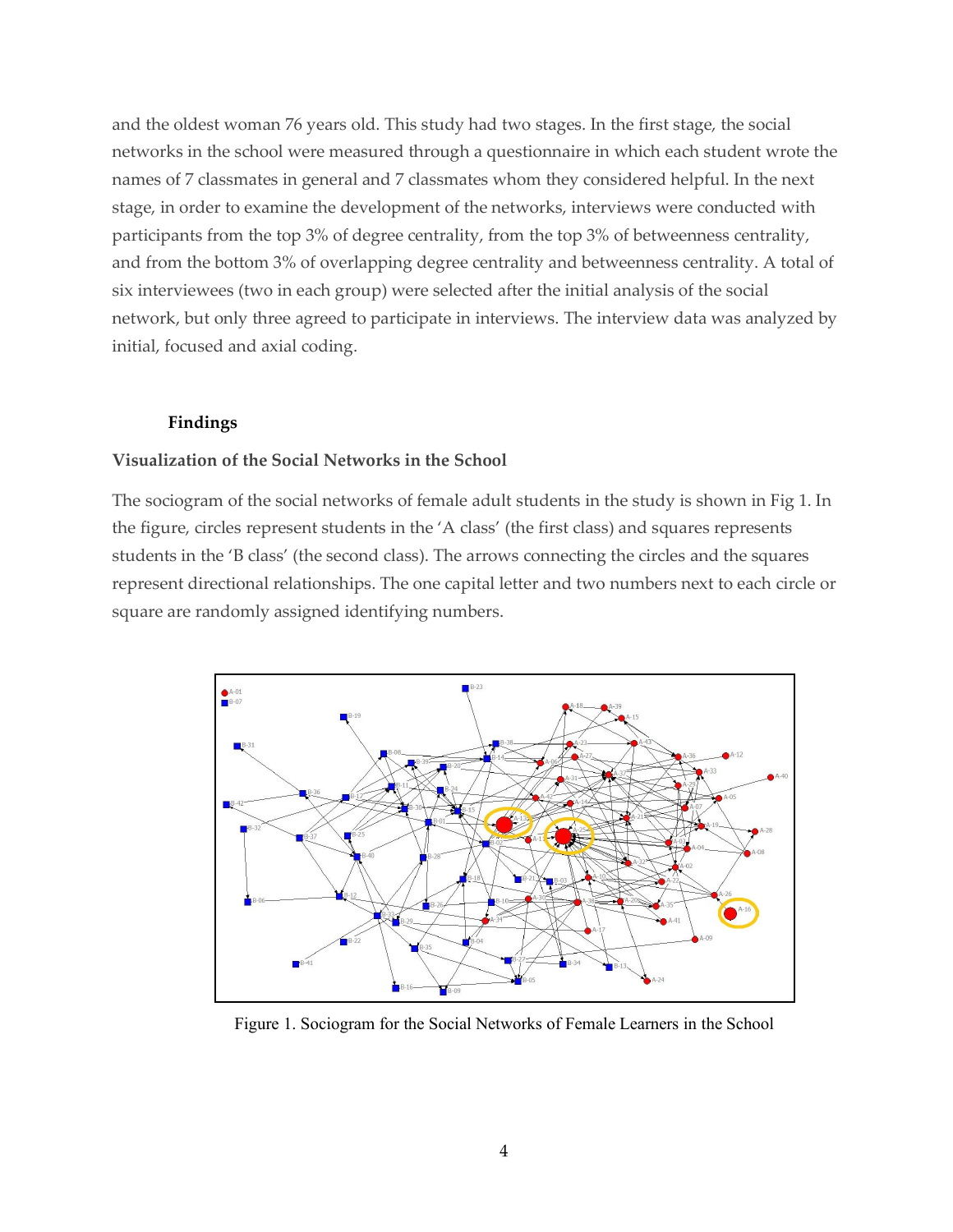As a result of the first analysis, student A-01 in the first class and student B-07 in the second class could be considered as isolated from the network. Student A-25 in the first class was identified by 21 students as a learner who provided learning support, and student B-15 in the second class was so identified by 10 students. The student having the highest betweenness centrality was B-14, followed by A-13.

# **The Development of the Social Networks**

**Jihye Kim/A-25 (the student with the highest degree centrality)**: Jihye actively built her social network with the other classmates through both academic and non-academic methods. As the youngest student at the school, the 33-year-old woman was more enthusiastic about learning and showed higher educational achievement than other older students. She already had failed the GED twice, which gave her the opinion that it was difficult for students to study by themselves. So, by sharing her English homework through SNS in advance and summarizing the course for others during exam periods, Jihye supported other students' learning. Being the youngest student in the school made her influential to other students in not only academic areas but also everyday life. For example, she assisted others who were not used to using smartphones. However, this did not mean that her roles were solely supporting in the class. She often received care and assistance from others.

I help out often when it comes to class related things, and they (older classmates) return the favor with food. They pay for my lunch or give me extra food to take home. Things like side dishes or a pot of soup.

In this sense, Jihye's ways of building relationships was bidirectional.

**Youngja Park/A-13 (the student with the second highest betweenness centrality)**: Youngja was 77 years old, the oldest student at the school. She graduated from an elementary school two years ago and entered the middle school together with about 20 friends. She felt a strong sense of responsibility as the oldest student, and she made effort to behave in an exemplary manner. Youngja actively participated in social gatherings of the classmates.

When I make a promise to meet someone, I honor it. I can't break it, because I don't want people to think 'oh, that's her opinion of attending school.' A promise is a promise. Especially now that I have peers, I try to come, even when I am sick. I want to set a good example for them.

She had a belief that people should not to be rude to each other, and should understand and care for those younger than themselves. Despite her age, she made other classmates feel that they could treat her as an equal.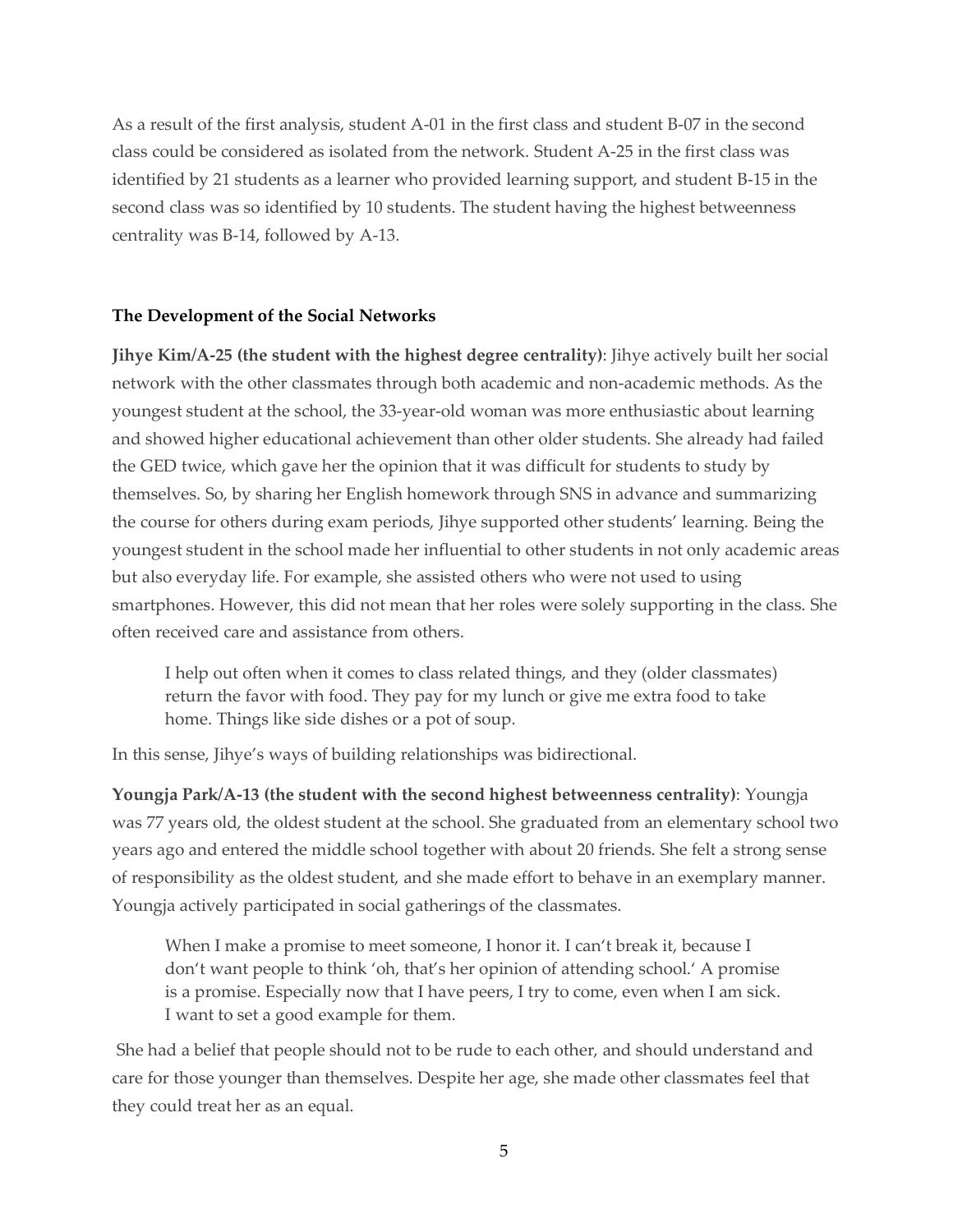Honestly, there's a generation gap amongst us. But there's no point in making standards here. Outside, there is an age difference, but inside here, we are all sixteen year olds. So there is no gap. Sometimes they just call me by my first name and I say their name back and we giggle together. No one likes those people who act like they are a big deal because they are older.

I am the one who receives more. It's hard to give back, because I can't catch up with the young people. I wouldn't be able to mingle with them if they didn't accept me as one of them. They don't think of me as a different kind of person and so we just laugh and hang out together, just like friends do.

Her attitude toward the others placed her at high centrality in the social network of the class.

**Sunja Yang/A-16 (a student in the bottom 3% of both degree centrality and betweenness centrality)**: Sunja started going to the school last year but often had to miss her class due to diabetes, which she had been fighting for 8 years. A distinctive characteristic in the formation of her social networks was her belief in the limitations of age and past career. She believed that 'age' and 'past career' could not be disregarded in building relationships.

It's hard to get involved at this age. And it's difficult to make friends, because we don't know who people really are. Who knows what they did in the past?

She had had to raise her daughter alone since her husband's death early in her marriage, but she had earned a good deal of money in business. The combination of her economic condition and her prejudices about other students brought her into conflict with a classmate. Eventually, the student who fought with her quit school.

When I was in first grade, I had a fight with a 70-year-old and so I quit. She told others that I was rich and questioned how I became rich. But I'm not rich at all. She and the others just made up rumors about me and I found no need to respond to them.

Sunja showed the minimum amount of effort in relationships with her classmates that she felt necessary to maintain her social image. Fundamentally, she did not have an interest in forming close relationships with them. Rather, she preferred to build relationships with teachers instead of students.

They call me, but I just want to rest because I don't feel well. But I do try to win their hearts by being polite, by hanging out with them and eating with them, and by sharing homemade food with the teachers. We are peers who have the common goal of studying, so I do want to be on good terms with everyone.

Sunja spent relatively less time with other classmates and had negative opinions of other classmates. This led to her excluded status in the network.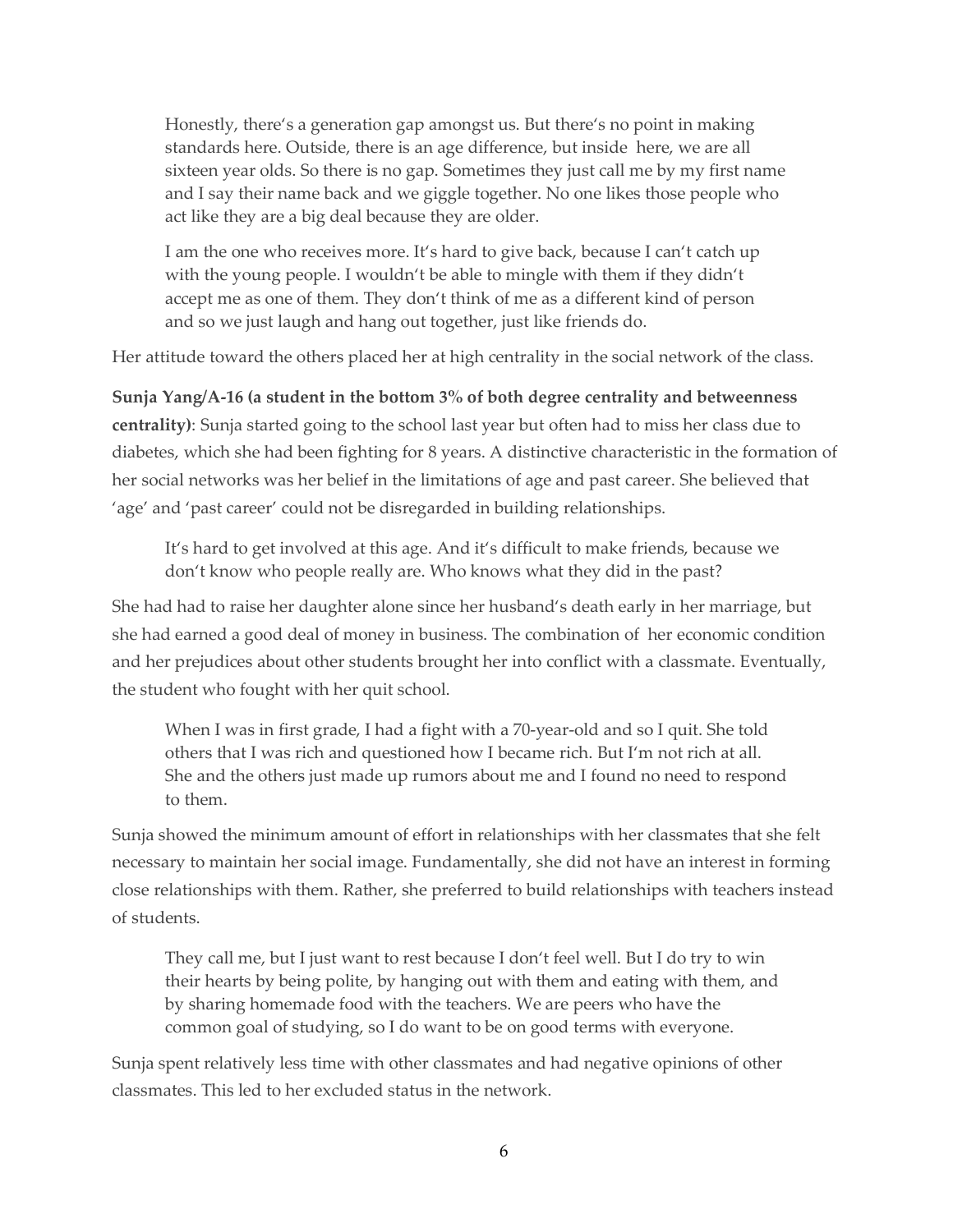## **Conclusions and Implications**

By using social network analysis, this study explored the structure of the social networks of female adult learners in their school lives. It explicitly showed which students played central roles in the overall network and which students were distant or alienated. In this sense, SNA could provide useful implications in practices of adult education. First of all, through SNA educators could identify actors who are alienated from their networks and help them to get appropriate intervention and support. In addition, SNA could be useful in identifying actors who most influence the overall network, such as the full network of students in the same class or in the same grade, and then enhancing the educational effect of those actors' centrality.

This study also examined adult learners' ways of developing social networks. For adult learners, not only the school - the academic learning setting - but also certain contexts from everyday life were important elements in the formation of their social networks. Adult learners developed their networks through supporting each other both academically and in daily life by helping with assignments and sharing food. The more they met and spent time together, the stronger their positions and relationships in their networks. Therefore, in future frameworks of andragogy, a diversity of social interactions should be considered for the healthy development of students' social networks.

In this study, a student's attitude and perception towards others generally helped explain her position in the overall social network. Those who had a positive perception of others and who were willing to make and continue intimate relationships were located in the center of the network, while those who had a negative perception of others, such as of distrust or doubt, tended to be alienated from the network. Additionally, sociocultural factors were as important as individual characteristics in the development of the social networks. For example, age and economic status influenced the way students regarded themselves and others. From this it follows that a proper regard for sociocultural factors is essential in understanding social networks - social networks clearly develop through not only the individual actors' actions but also through sociocultural cues. However, current discussions of social networks tend to focus excessively on actors' behaviors, overlooking sociocultural influences. Therefore, to better understand the social networks of adult learners in general, it is necessary also to promote understanding of the sociocultural contexts in which those social networks develop.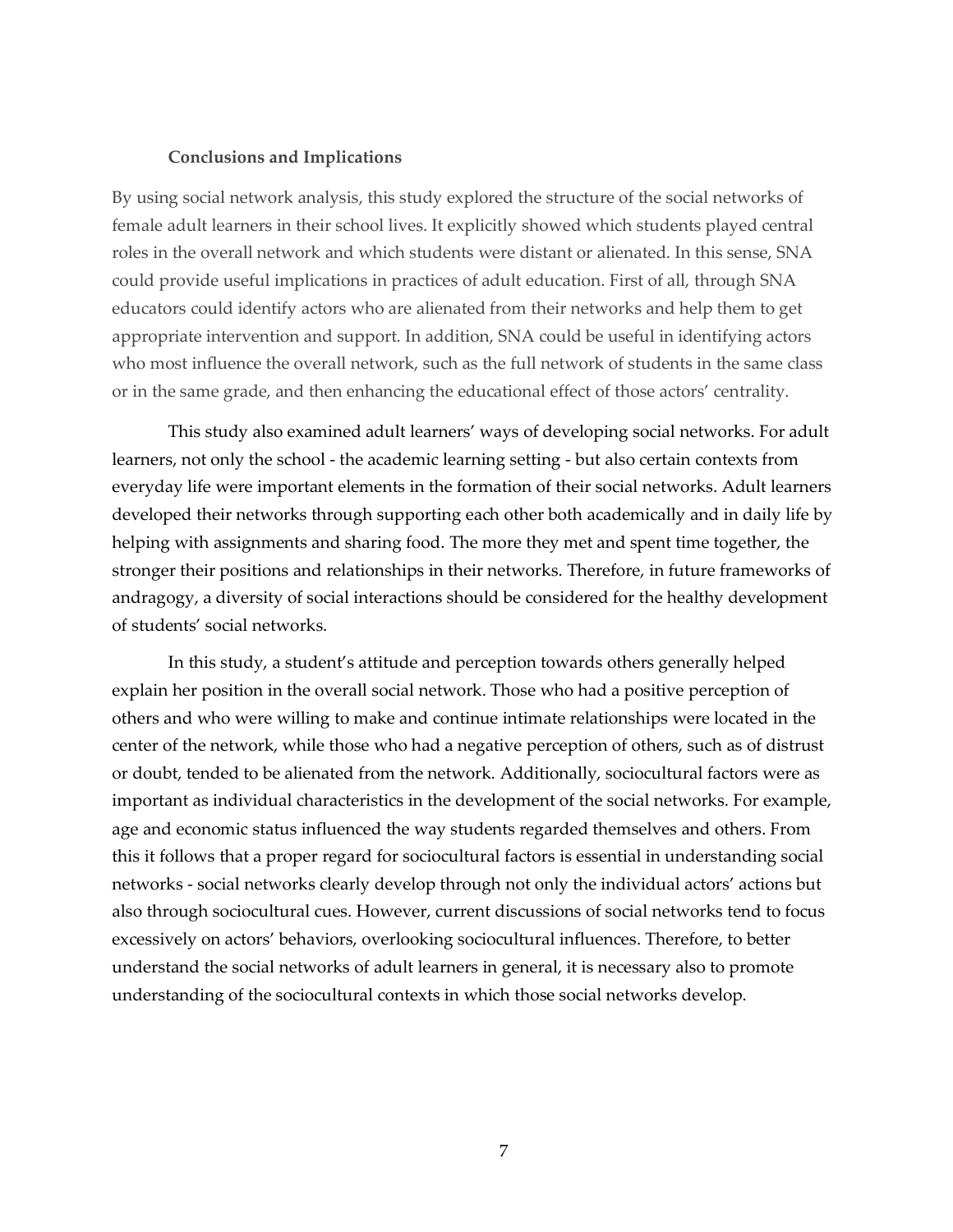## **References**

- Baek, J. (2002). *A study of experiential world of less-educated illiterate women-With a Focus on the women who have been educated Hangeul(Korean language), who are in their thirties to forties.* (Master's thesis, Ewha Womans University, Seoul).
- Borgatti, S. P., & Ofem, B. (2010). Social network theory and analysis. *Social network theory and educational change,* 17-29.
- Dupeyrat, C., & Mariné, C. (2005). Implicit theories of intelligence, goal orientation, cognitive engagement, and achievement: A test of Dweck's model with returning to school adults. *Contemporary Educational Psychology, 30*(1), 43-59.
- Ell, K. (1984). Social Networks, Social Support, and Health Status: A Review. *Social Service Review, 58*(1), 133-149.
- Freeman, L. C. (1979). Centrality in social networks conceptual clarification. *Social networks, 1*(3), 215-239.
- Han, J. (1998). *Andragogy*. Seoul: Hakjisa.
- Kessels, J. W. M., & Poell, R. F. (2004). Andragogy and Social Capital Theory: The Implications for Human Resource Development. *Advances in Developing Human Resources, 6*(2), 146- 157.
- Kim, J., & Choi, Y. (2014). A Life History Study on Women in 50s Who Started Studying Late: Focusing on Life Dimensions, Turning Points and Adaptation. *Korean Journal of Woman Psychology, 19*(1), 1-29.
- Lee, J. (2006). The meaning of formal education in the lives of adult students. *Korean Journal of Educational Research, 44*(4), 115-142.
- Lee, J., & Ahn, Y. (2007). Qualitative research on the experiences of campus life for adult learners. *Journal of Lifelong Education, 13*(3), 89-116.
- Leech, N. L., & Onwuegbuzie, A. J. (2009). A typology of mixed methods research designs. *Quality and Quantity, 43*(2), 265-275
- Lifelong Education Act 2016(MOE)(ROK.).
- Lim, H., & Kim, C. (2016). Identifying Cohesive Subgroups of Elementary School Students' Friendship Networks and Exploring Academic Help Networks Formation Using Social Network Analysis. *Journal of Educational Evaluation, 29*, 565-595.
- Skaalvik, S., & Skaalvik, E. M. (2005). Self-concept, motivational orientation, and help-seeking behavior in mathematics: A study of adults returning to high school. *Social Psychology of Education, 8*(3), 285-302.
- Statistics Korea. (2215). *2015 Population and Housing Census*. Retrieved from http://www.census.go.kr/mainView.do